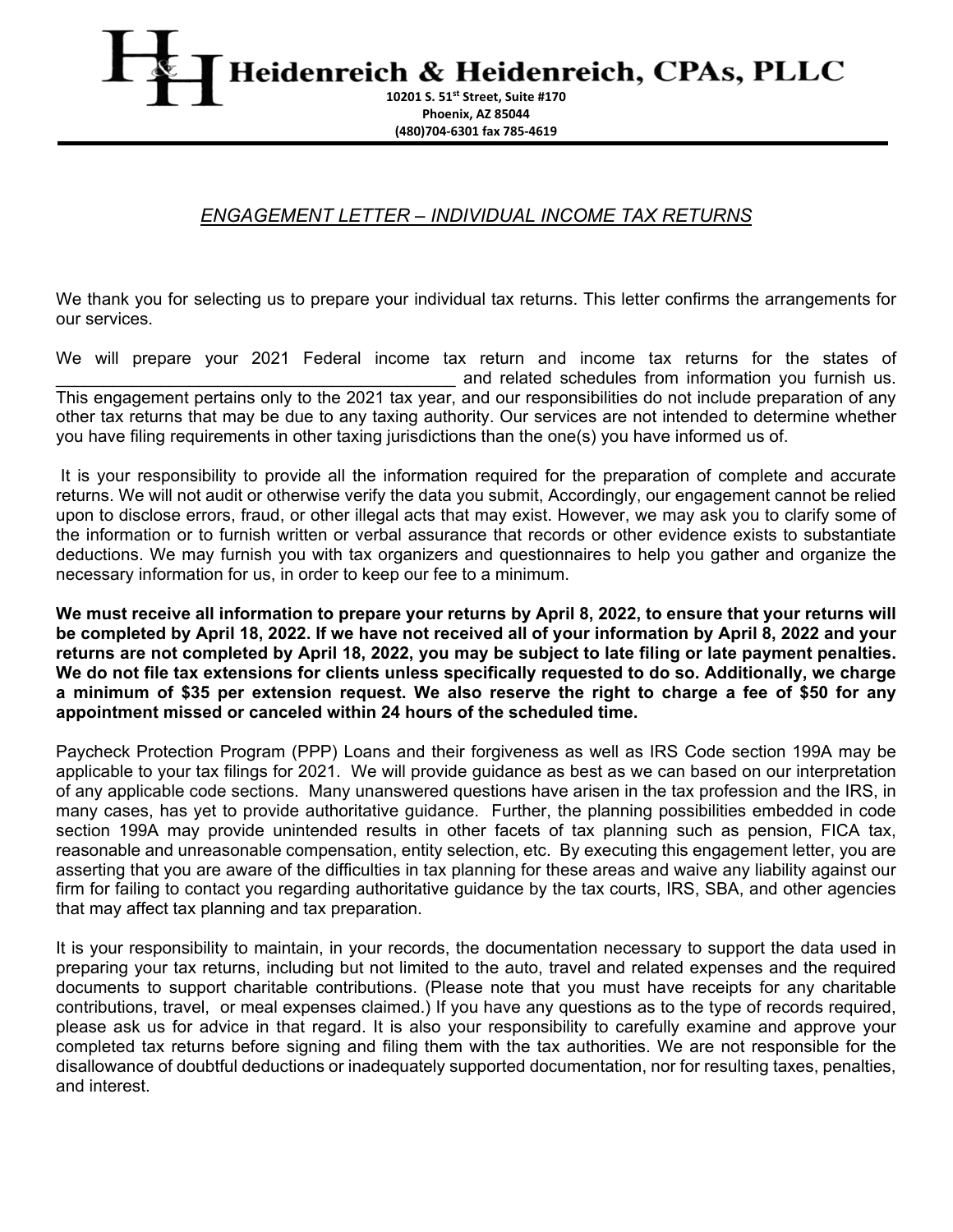The law provides various penalties and interest that may be imposed when taxpayers underestimate their tax liability. You acknowledge that any such understated tax, and any imposed interest and penalties, are your responsibility, and that we have no responsibility in that regard. If you would like information on the amount or circumstances of these penalties, please contact us.

Please note that any person or entity subject to the jurisdiction of the United States (includes individuals, corporations, partnerships, trusts and estates) having a financial interest in, or signature or other authority over, bank accounts, securities, or other financial accounts having a value exceeding \$10,000 in a foreign country, shall report such a relationship. Although there are some limited exceptions, filing requirements also apply to taxpayers that have direct or indirect control over a foreign or domestic entity with foreign financial accounts, even if the taxpayer does not have foreign account(s). For example, a corporate-owned foreign account would require filings by the corporation and by the individual corporate officers with signature authority. Failure to disclose the required information to the U.S. Department of the Treasury may result in substantial civil and/or criminal penalties.

If you and/or your entity have a financial interest in any foreign accounts, you are responsible for providing our firm with all the information necessary to prepare FinCEN Form 114 required by the U.S. Department of the Treasury on or before April 15<sup>th</sup> of each tax year. If you do not provide our firm with information regarding any interest you may have in a foreign account, we will not be able to prepare any of the required disclosure statements.

We are responsible for preparing only the returns listed above. If there are additional returns you wish us to prepare, please discuss them with us. Our fee does not include responding to inquiries or examination by taxing authorities. However, we are available to represent you and our fees for such services are at our standard rates and would be covered under a separate engagement letter.

We will use our judgment to resolve questions in your favor where a tax law is unclear if there is a reasonable justification for doing so. Whenever we are aware that a possible applicable tax law is unclear or that there are conflicting interpretations of the law by authorities (e.g., tax agencies and courts), we will explain the possible position that may be taken on your returns. We will follow whatever position you request, so long as it is consistent with the codes and regulations and interpretations that have been promulgated. If the IRS should later contest the position taken, there may be an assessment of additional tax plus interest and penalties. We assume no liability for any such additional penalties and assessments.

If we are asked to disclose any privileged communication, unless we are required to disclose the communication by law, we will not provide such disclosure until you have had an opportunity to argue that the communication is privileged. You agree to pay any and all reasonable expenses that we incur, including legal fees, that are a result of attempts to protect any communication as privileged.

Your confidentiality privilege can be inadvertently waived if you discuss the contents of any privileged communication with a third party, such as a lending institution, a friend, or business associate. We recommend that you contact us before releasing any privileged information to a third party.

In the event we are required to respond to a subpoena, court order or other legal process for the production of documents and/or testimony relative to information we've obtained and/or prepared during the course of this engagement, you agree to compensate us at our standard hourly rates, for the time expended in connection with such response, and to reimburse us for all of our out-of-pocket costs incurred in that regard.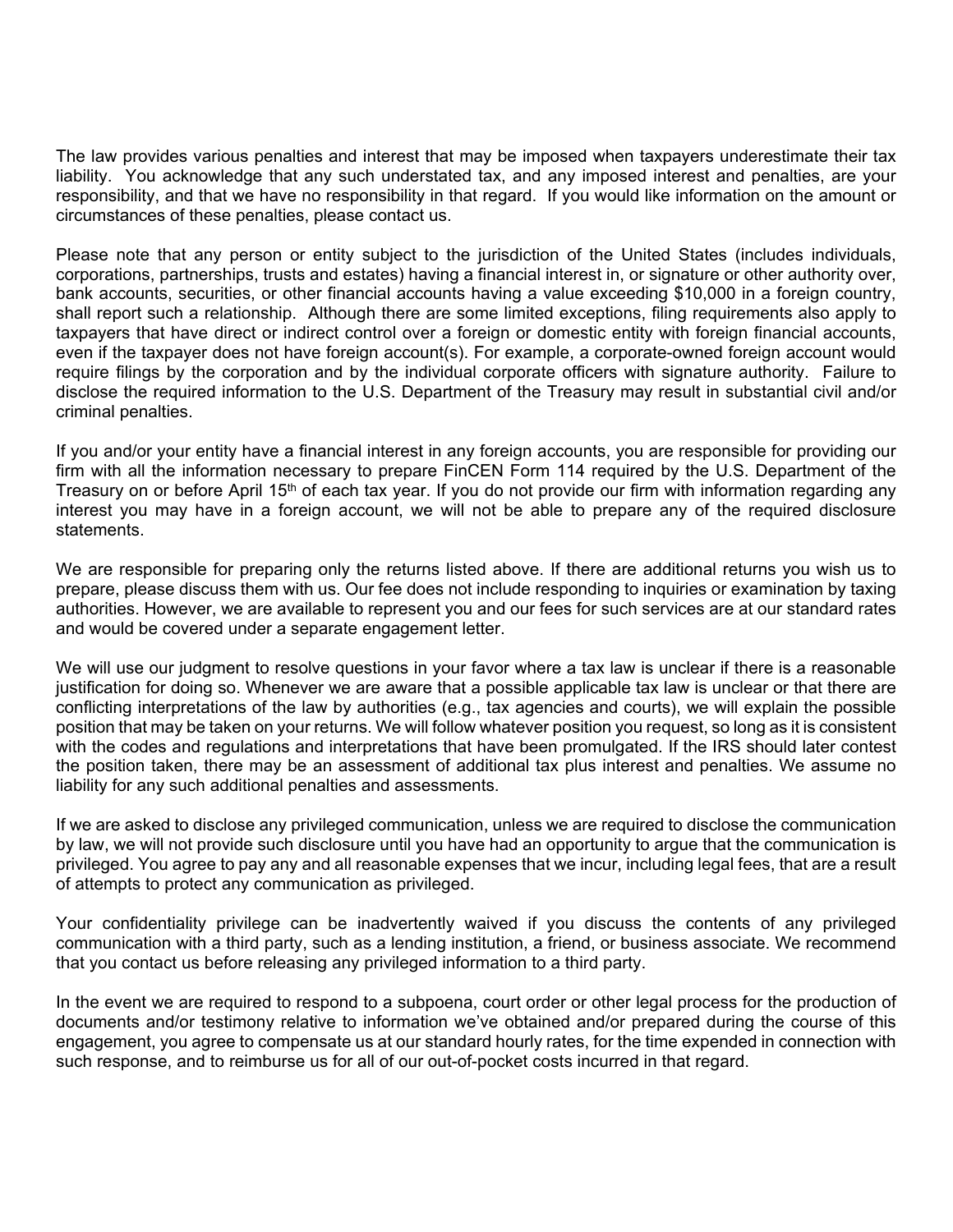Our firm maintains and complies with a *5*-year records retention policy. If you need copies of any prior returns, feel free to call our office and request copies. There will be a \$30 fee charged for each year that is requested. Should you require a comfort letter to a mortgage lender during the year, there is a fee of \$125 per letter. Keep in mind our professional standards limit what we are able to provide in these comfort letters. This charge is for each letter, including each rewrite requested by the lender.

Our tax preparation fees are based upon the time required by the individuals assigned to the engagement. Billings are due upon submission. We reserve the right to hold the returns until payment is received.

If we are preparing a married filing joint tax return, there is a potential conflict of interest. You acknowledge that any information Heidenreich & Heidenreich, CPAs, PLLC receives from one party that may impact the other party will be made known to all parties; and, for that purpose, **waive the requirements of confidentiality**.

In the event that we are or may be obligated to pay any cost, settlement, judgement, fine, penalty, or similar award or sanction as a result of a claim, investigation, or other proceeding instituted by any third party, and if such obligation is or may be a direct or indirect result of any inaccurate, incomplete, or misleading information that you provide to us during the course of this engagement (with or without your knowledge or intent), you agree to indemnify us, defend us, and hold us harmless against such obligation.

If any dispute arises among the parties, they agree to try first in good faith to settle the dispute by mediation administered by the American Arbitration Association (AAA) under its Commercial Mediation Rules. All unresolved disputes shall then be decided by final and binding arbitration in accordance with the Commercial Arbitration Rules of the AAA. Fees charged by any mediators, arbitrators, or the AAA shall be shared equally by all parties. In agreeing to arbitration, we both acknowledge that in the event of a dispute over fees, each of us is giving up the right to have the dispute decided in a court of law before a judge or jury and instead we are accepting the use of arbitration for resolution.

Notwithstanding anything contained herein both accountant and client agree that regardless of where the client is domiciled and regardless of where this Agreement is physically signed this Agreement shall have been deemed to have been entered into at Accountant's office located in Maricopa County, Arizona, USA and Maricopa County, Arizona, USA shall be the exclusive jurisdiction for resolving disputes related to this Agreement. This Agreement shall be interpreted and governed in accordance with the Laws of Arizona.

This engagement letter is contractual in nature, and includes all of the relevant terms that will govern the engagement for which it has been prepared. The terms of this letter supersede any prior oral or written representations or commitments by or between the parties. Any material changes or additions to the terms set forth in this letter will only become effective if evidenced by a written amendment to this letter, signed by all of the parties.

In connection with this engagement, we may communicate with you or others via email transmission. As emails can be intercepted and read, disclosed, or otherwise used or communicated by an unintended third party, or may not be delivered to each of the parties to whom they are directed and only to such parties, we cannot guarantee or warrant that emails from us will be properly delivered and read only by the addressee. Therefore, we specifically disclaim and waive any liability or responsibility whatsoever for interception or unintentional disclosure of emails transmitted by us in connection with the performance of this engagement. In that regard, you agree that we shall have no liability for any loss or damage to any person or entity resulting from the use of email transmissions, including any consequential, incidental, direct, indirect, or special damages, such as loss of revenues or anticipated profits, or disclosure or communication of confidential or proprietary information.